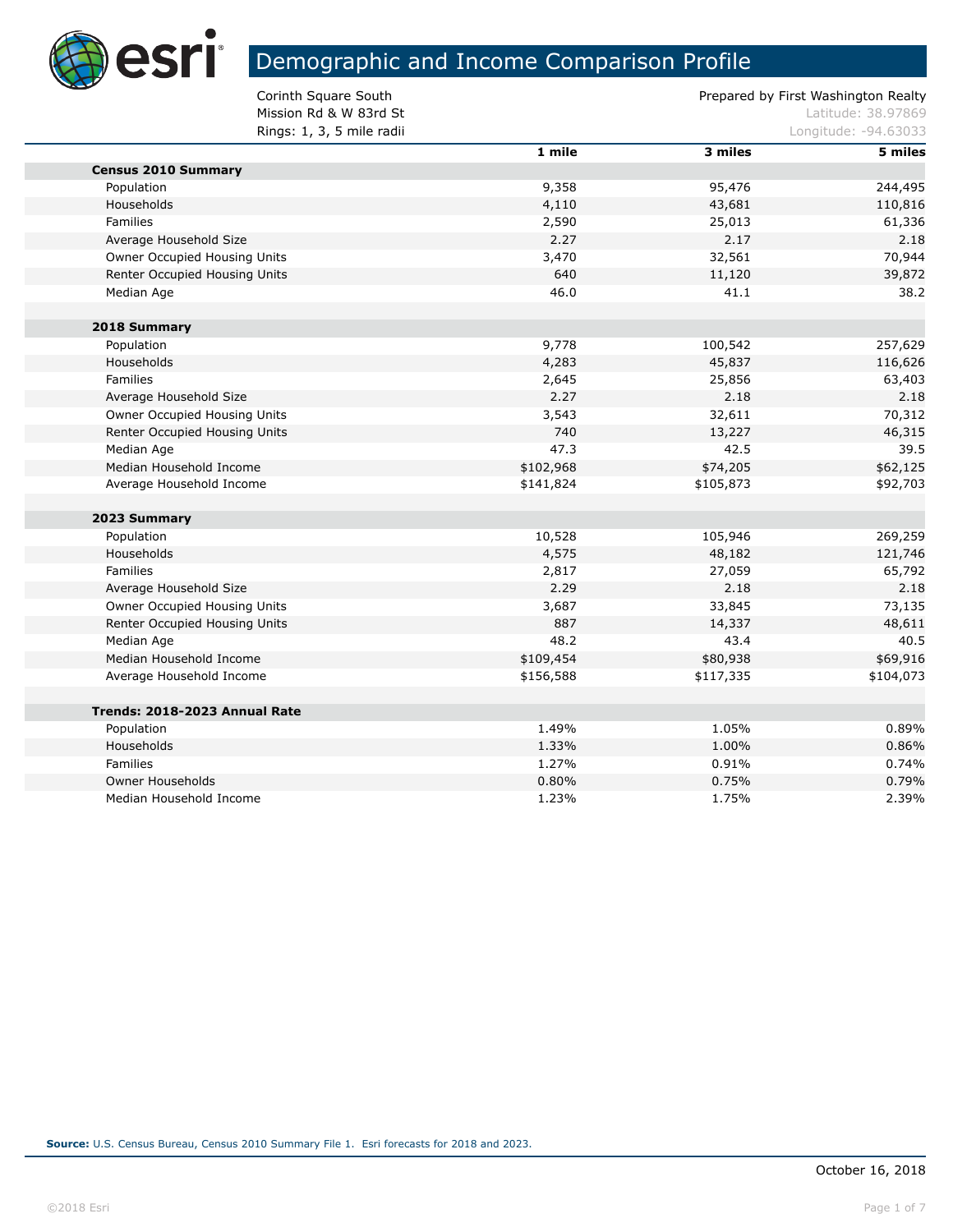

**Mission Rd & W 83rd St Latitude: 38.97869 Rings: 1, 3, 5 mile radii Congression Congress 2.4.63033 Longitude: -94.63033** 

|                           | 1 mile        | 3 miles        |               |                | 5 miles       |                |  |
|---------------------------|---------------|----------------|---------------|----------------|---------------|----------------|--|
| 2018 Households by Income | <b>Number</b> | <b>Percent</b> | <b>Number</b> | <b>Percent</b> | <b>Number</b> | <b>Percent</b> |  |
| $<$ \$15,000              | 132           | 3.1%           | 2,635         | 5.7%           | 9,472         | 8.1%           |  |
| \$15,000 - \$24,999       | 225           | 5.3%           | 3,133         | 6.8%           | 8,780         | 7.5%           |  |
| \$25,000 - \$34,999       | 224           | 5.2%           | 3,547         | 7.7%           | 11,360        | 9.7%           |  |
| \$35,000 - \$49,999       | 375           | 8.8%           | 5,520         | 12.0%          | 16,102        | 13.8%          |  |
| \$50,000 - \$74,999       | 562           | 13.1%          | 8,269         | 18.0%          | 21,699        | 18.6%          |  |
| \$75,000 - \$99,999       | 531           | 12.4%          | 6,363         | 13.9%          | 14,841        | 12.7%          |  |
| $$100,000 - $149,999$     | 991           | 23.1%          | 8,301         | 18.1%          | 17,753        | 15.2%          |  |
| \$150,000 - \$199,999     | 449           | 10.5%          | 3,301         | 7.2%           | 7,034         | 6.0%           |  |
| $$200,000+$               | 794           | 18.5%          | 4,767         | 10.4%          | 9,584         | 8.2%           |  |
|                           |               |                |               |                |               |                |  |
| Median Household Income   | \$102,968     |                | \$74,205      |                | \$62,125      |                |  |
| Average Household Income  | \$141,824     |                | \$105,873     |                | \$92,703      |                |  |
| Per Capita Income         | \$62,951      |                | \$48,575      |                | \$42,127      |                |  |
|                           |               |                |               |                |               |                |  |
| 2023 Households by Income | <b>Number</b> | Percent        | <b>Number</b> | Percent        | <b>Number</b> | Percent        |  |
| $<$ \$15,000              | 107           | 2.3%           | 2,058         | 4.3%           | 7,386         | 6.1%           |  |
| $$15,000 - $24,999$       | 187           | 4.1%           | 2,641         | 5.5%           | 7,381         | 6.1%           |  |
| \$25,000 - \$34,999       | 206           | 4.5%           | 3,397         | 7.1%           | 10,702        | 8.8%           |  |
| \$35,000 - \$49,999       | 370           | 8.1%           | 5,584         | 11.6%          | 16,352        | 13.4%          |  |
| \$50,000 - \$74,999       | 549           | 12.0%          | 8,390         | 17.4%          | 22,425        | 18.4%          |  |
| \$75,000 - \$99,999       | 545           | 11.9%          | 6,846         | 14.2%          | 16,267        | 13.4%          |  |
| $$100,000 - $149,999$     | 1,169         | 25.6%          | 9,975         | 20.7%          | 21,828        | 17.9%          |  |
| \$150,000 - \$199,999     | 509           | 11.1%          | 3,702         | 7.7%           | 8,021         | 6.6%           |  |
| $$200,000+$               | 933           | 20.4%          | 5,588         | 11.6%          | 11,384        | 9.4%           |  |
|                           |               |                |               |                |               |                |  |
| Median Household Income   | \$109,454     |                | \$80,938      |                | \$69,916      |                |  |
| Average Household Income  | \$156,588     |                | \$117,335     |                | \$104,073     |                |  |
| Per Capita Income         | \$68,898      |                | \$53,729      |                | \$47,200      |                |  |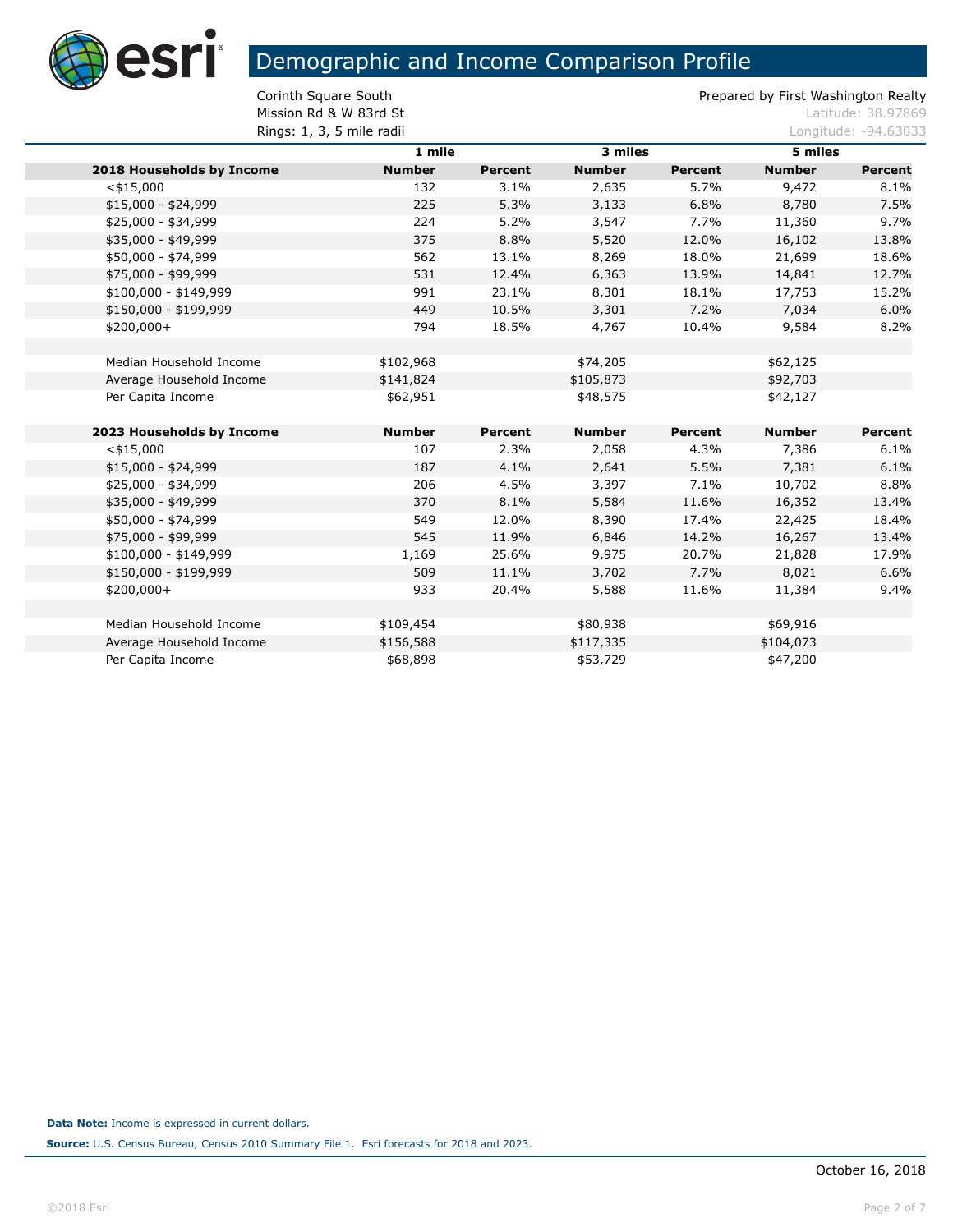

**Mission Rd & W 83rd St Latitude: 38.97869 Rings: 1, 3, 5 mile radii** Longitude: -94.63033

|                               | 1 mile        |                |               | 3 miles        |               | 5 miles        |  |
|-------------------------------|---------------|----------------|---------------|----------------|---------------|----------------|--|
| <b>2010 Population by Age</b> | <b>Number</b> | <b>Percent</b> | <b>Number</b> | <b>Percent</b> | <b>Number</b> | <b>Percent</b> |  |
| Age 0 - 4                     | 543           | 5.8%           | 5,876         | 6.2%           | 15,469        | 6.3%           |  |
| Age 5 - 9                     | 575           | 6.1%           | 5,290         | 5.5%           | 13,616        | 5.6%           |  |
| Age 10 - 14                   | 564           | 6.0%           | 5,012         | 5.2%           | 12,832        | 5.2%           |  |
| Age 15 - 19                   | 516           | 5.5%           | 4,656         | 4.9%           | 13,322        | 5.4%           |  |
| Age 20 - 24                   | 275           | 2.9%           | 4,177         | 4.4%           | 15,917        | 6.5%           |  |
| Age 25 - 34                   | 975           | 10.4%          | 15,175        | 15.9%          | 41,350        | 16.9%          |  |
| Age 35 - 44                   | 1,092         | 11.7%          | 12,151        | 12.7%          | 29,765        | 12.2%          |  |
| Age 45 - 54                   | 1,464         | 15.6%          | 14,183        | 14.9%          | 34,423        | 14.1%          |  |
| Age 55 - 64                   | 1,356         | 14.5%          | 12,818        | 13.4%          | 31,275        | 12.8%          |  |
| Age 65 - 74                   | 847           | 9.0%           | 7,226         | 7.6%           | 17,544        | 7.2%           |  |
| Age 75 - 84                   | 742           | 7.9%           | 5,765         | 6.0%           | 12,615        | 5.2%           |  |
| Age 85+                       | 409           | 4.4%           | 3,146         | 3.3%           | 6,367         | 2.6%           |  |
|                               |               |                |               |                |               |                |  |
| <b>2018 Population by Age</b> | <b>Number</b> | <b>Percent</b> | <b>Number</b> | <b>Percent</b> | <b>Number</b> | Percent        |  |
| Age 0 - 4                     | 478           | 4.9%           | 5,343         | 5.3%           | 14,358        | 5.6%           |  |
| Age 5 - 9                     | 581           | 5.9%           | 5,504         | 5.5%           | 14,360        | 5.6%           |  |
| Age 10 - 14                   | 703           | 7.2%           | 5,703         | 5.7%           | 14,265        | 5.5%           |  |
| Age 15 - 19                   | 575           | 5.9%           | 4,949         | 4.9%           | 13,611        | 5.3%           |  |
| Age 20 - 24                   | 367           | 3.8%           | 5,003         | 5.0%           | 16,861        | 6.5%           |  |
| Age 25 - 34                   | 774           | 7.9%           | 13,565        | 13.5%          | 38,985        | 15.1%          |  |
| Age 35 - 44                   | 1,117         | 11.4%          | 13,241        | 13.2%          | 33,264        | 12.9%          |  |
| Age 45 - 54                   | 1,293         | 13.2%          | 12,663        | 12.6%          | 30,450        | 11.8%          |  |
| Age 55 - 64                   | 1,487         | 15.2%          | 14,197        | 14.1%          | 34,398        | 13.4%          |  |
| Age 65 - 74                   | 1,175         | 12.0%          | 10,614        | 10.6%          | 25,687        | 10.0%          |  |
| Age 75 - 84                   | 741           | 7.6%           | 5,996         | 6.0%           | 13,772        | 5.3%           |  |
| Age 85+                       | 488           | 5.0%           | 3,763         | 3.7%           | 7,618         | 3.0%           |  |
| 2023 Population by Age        | <b>Number</b> | <b>Percent</b> | <b>Number</b> | <b>Percent</b> | <b>Number</b> | Percent        |  |
| Age 0 - 4                     | 500           | 4.7%           | 5,576         | 5.3%           | 14,979        | 5.6%           |  |
| Age 5 - 9                     | 589           | 5.6%           | 5,482         | 5.2%           | 14,253        | 5.3%           |  |
| Age 10 - 14                   | 731           | 6.9%           | 5,829         | 5.5%           | 14,548        | 5.4%           |  |
| Age 15 - 19                   | 658           | 6.3%           | 5,324         | 5.0%           | 14,461        | 5.4%           |  |
| Age 20 - 24                   | 391           | 3.7%           | 5,187         | 4.9%           | 17,603        | 6.5%           |  |
| Age 25 - 34                   | 828           | 7.9%           | 14,311        | 13.5%          | 39,836        | 14.8%          |  |
| Age 35 - 44                   | 1,126         | 10.7%          | 13,502        | 12.7%          | 34,758        | 12.9%          |  |
| Age 45 - 54                   | 1,380         | 13.1%          | 13,073        | 12.3%          | 30,985        | 11.5%          |  |
| Age 55 - 64                   | 1,507         | 14.3%          | 13,799        | 13.0%          | 33,011        | 12.3%          |  |
| Age 65 - 74                   | 1,409         | 13.4%          | 12,580        | 11.9%          | 29,815        | 11.1%          |  |
| Age 75 - 84                   | 901           | 8.6%           | 7,416         | 7.0%           | 17,117        | 6.4%           |  |
| Age $85+$                     | 507           | 4.8%           | 3,866         | 3.6%           | 7,890         | 2.9%           |  |
|                               |               |                |               |                |               |                |  |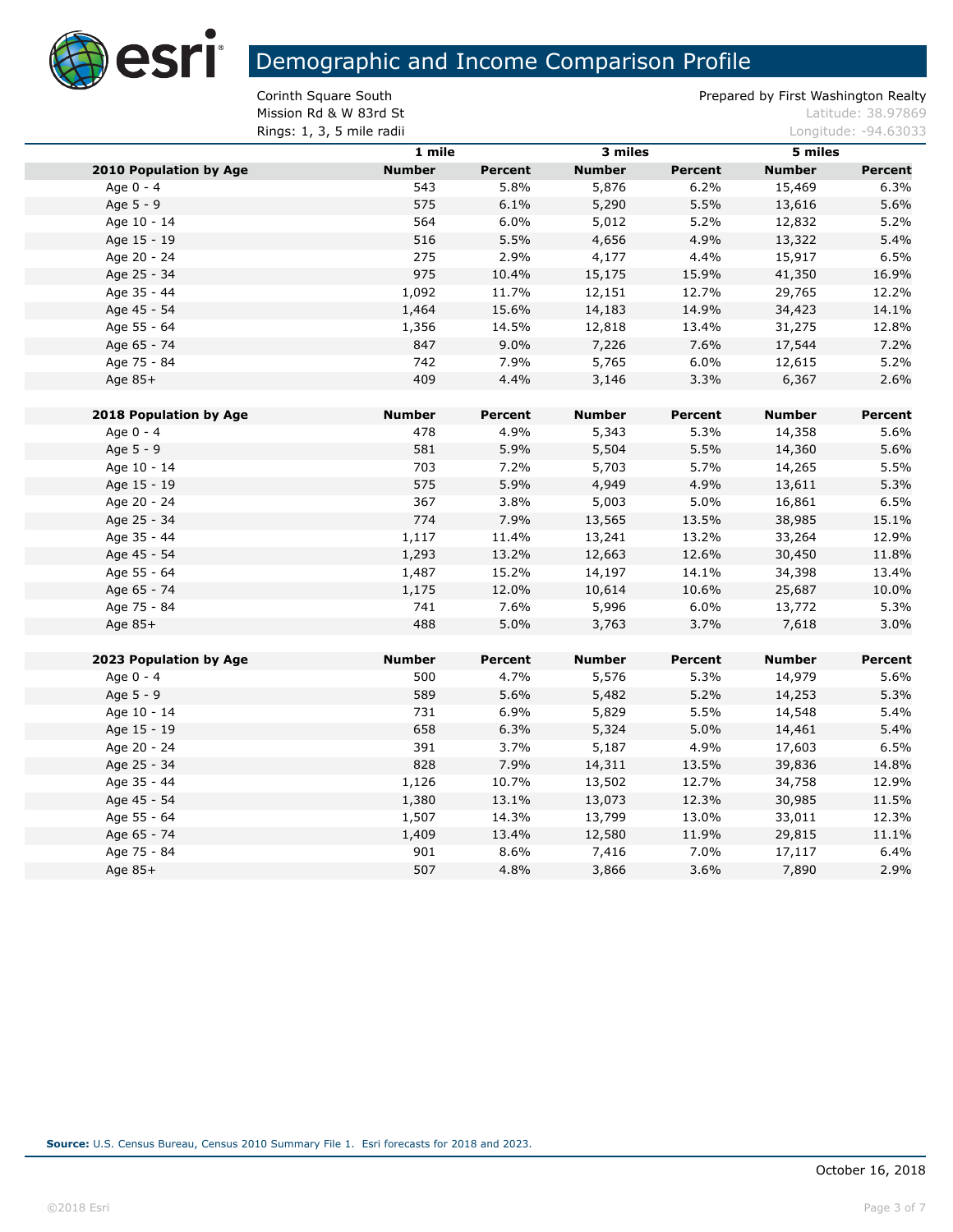

**Mission Rd & W 83rd St Latitude: 38.97869** 

| Rings: 1, 3, 5 mile radii      |               |                |               |                |               | Longitude: -94.63033 |  |
|--------------------------------|---------------|----------------|---------------|----------------|---------------|----------------------|--|
|                                | 1 mile        |                | 3 miles       |                | 5 miles       |                      |  |
| <b>2010 Race and Ethnicity</b> | <b>Number</b> | <b>Percent</b> | <b>Number</b> | <b>Percent</b> | <b>Number</b> | <b>Percent</b>       |  |
| White Alone                    | 8,926         | 95.4%          | 84,089        | 88.1%          | 188,957       | 77.3%                |  |
| <b>Black Alone</b>             | 76            | 0.8%           | 5,715         | 6.0%           | 35,288        | 14.4%                |  |
| American Indian Alone          | 10            | 0.1%           | 323           | 0.3%           | 912           | 0.4%                 |  |
| Asian Alone                    | 148           | 1.6%           | 1,888         | 2.0%           | 6,020         | 2.5%                 |  |
| Pacific Islander Alone         | 2             | 0.0%           | 24            | $0.0\%$        | 107           | 0.0%                 |  |
| Some Other Race Alone          | 46            | 0.5%           | 1,501         | 1.6%           | 6,933         | 2.8%                 |  |
| Two or More Races              | 150           | 1.6%           | 1,936         | 2.0%           | 6,278         | 2.6%                 |  |
| Hispanic Origin (Any Race)     | 249           | 2.7%           | 4,995         | 5.2%           | 18,411        | 7.5%                 |  |
|                                |               |                |               |                |               |                      |  |
| <b>2018 Race and Ethnicity</b> | <b>Number</b> | Percent        | <b>Number</b> | Percent        | <b>Number</b> | <b>Percent</b>       |  |
| White Alone                    | 9,232         | 94.4%          | 87,086        | 86.6%          | 195,038       | 75.7%                |  |
| <b>Black Alone</b>             | 96            | 1.0%           | 6,365         | 6.3%           | 37,769        | 14.7%                |  |
| American Indian Alone          | 11            | 0.1%           | 360           | 0.4%           | 992           | 0.4%                 |  |
| Asian Alone                    | 185           | 1.9%           | 2,381         | 2.4%           | 7,672         | 3.0%                 |  |
| Pacific Islander Alone         | 3             | 0.0%           | 30            | $0.0\%$        | 133           | 0.1%                 |  |
| Some Other Race Alone          | 56            | 0.6%           | 1,827         | 1.8%           | 8,126         | 3.2%                 |  |
| Two or More Races              | 195           | 2.0%           | 2,493         | 2.5%           | 7,899         | 3.1%                 |  |
| Hispanic Origin (Any Race)     | 301           | 3.1%           | 6,013         | 6.0%           | 21,634        | 8.4%                 |  |
|                                |               |                |               |                |               |                      |  |
| 2023 Race and Ethnicity        | <b>Number</b> | Percent        | <b>Number</b> | Percent        | <b>Number</b> | Percent              |  |
| White Alone                    | 9,837         | 93.4%          | 90,359        | 85.3%          | 200,074       | 74.3%                |  |
| <b>Black Alone</b>             | 119           | 1.1%           | 6,990         | 6.6%           | 39,972        | 14.8%                |  |
| American Indian Alone          | 12            | 0.1%           | 384           | 0.4%           | 1,036         | 0.4%                 |  |
| Asian Alone                    | 237           | 2.3%           | 2,917         | 2.8%           | 9,263         | 3.4%                 |  |
| Pacific Islander Alone         | 3             | 0.0%           | 33            | $0.0\%$        | 144           | 0.1%                 |  |
| Some Other Race Alone          | 67            | 0.6%           | 2,210         | 2.1%           | 9,351         | 3.5%                 |  |
| Two or More Races              | 253           | 2.4%           | 3,054         | 2.9%           | 9,419         | 3.5%                 |  |
| Hispanic Origin (Any Race)     | 370           | 3.5%           | 7,257         | 6.8%           | 25,141        | 9.3%                 |  |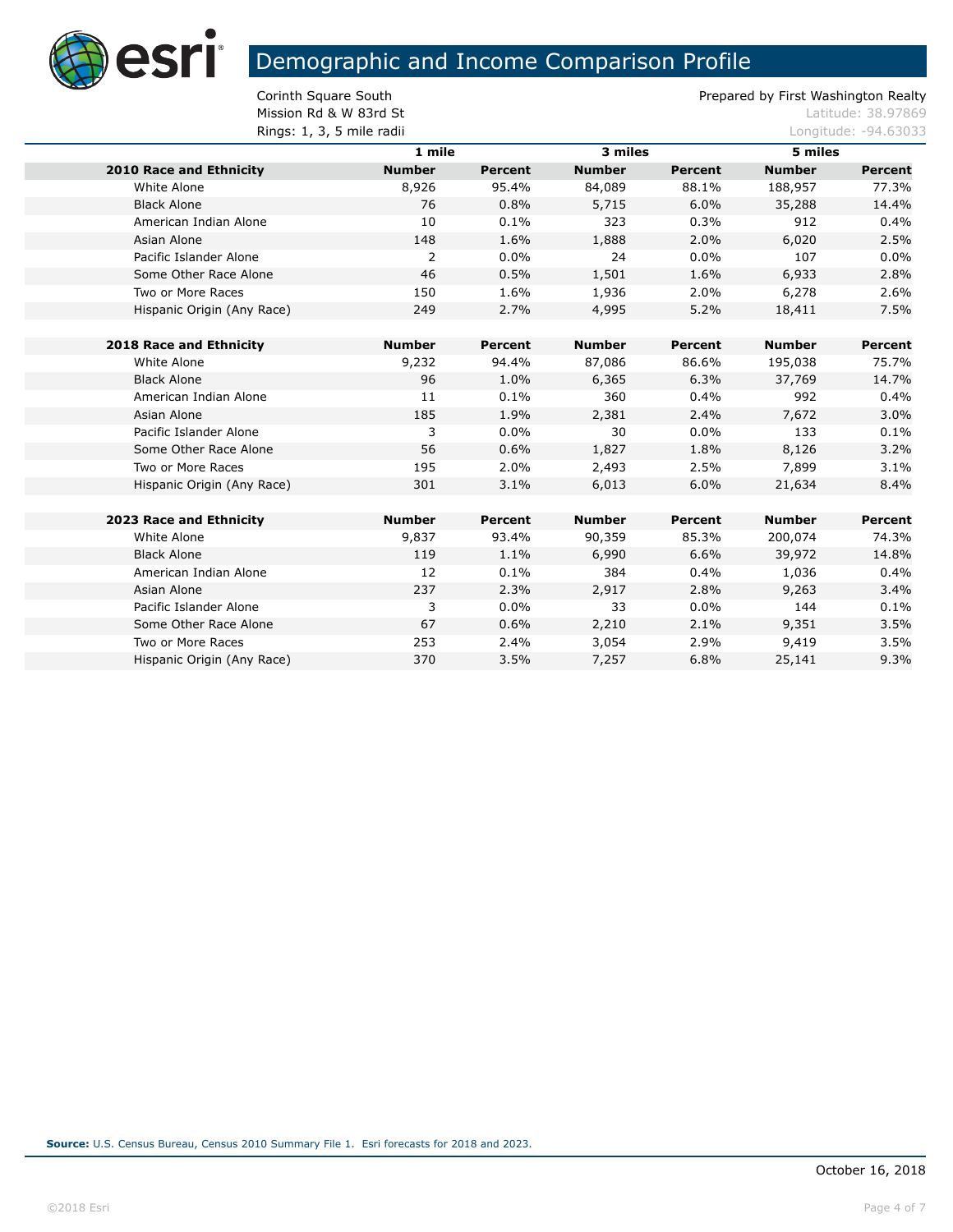

Corinth Square South **Prepared by First Washington Realty** Prepared by First Washington Realty **Mission Rd & W 83rd St Latitude: 38.97869 Rings: 1, 3, 5 mile radii Longitude: -94.63033** Longitude: -94.63033

#### **1 mile**





2018 Household Income



#### 2018 Population by Race

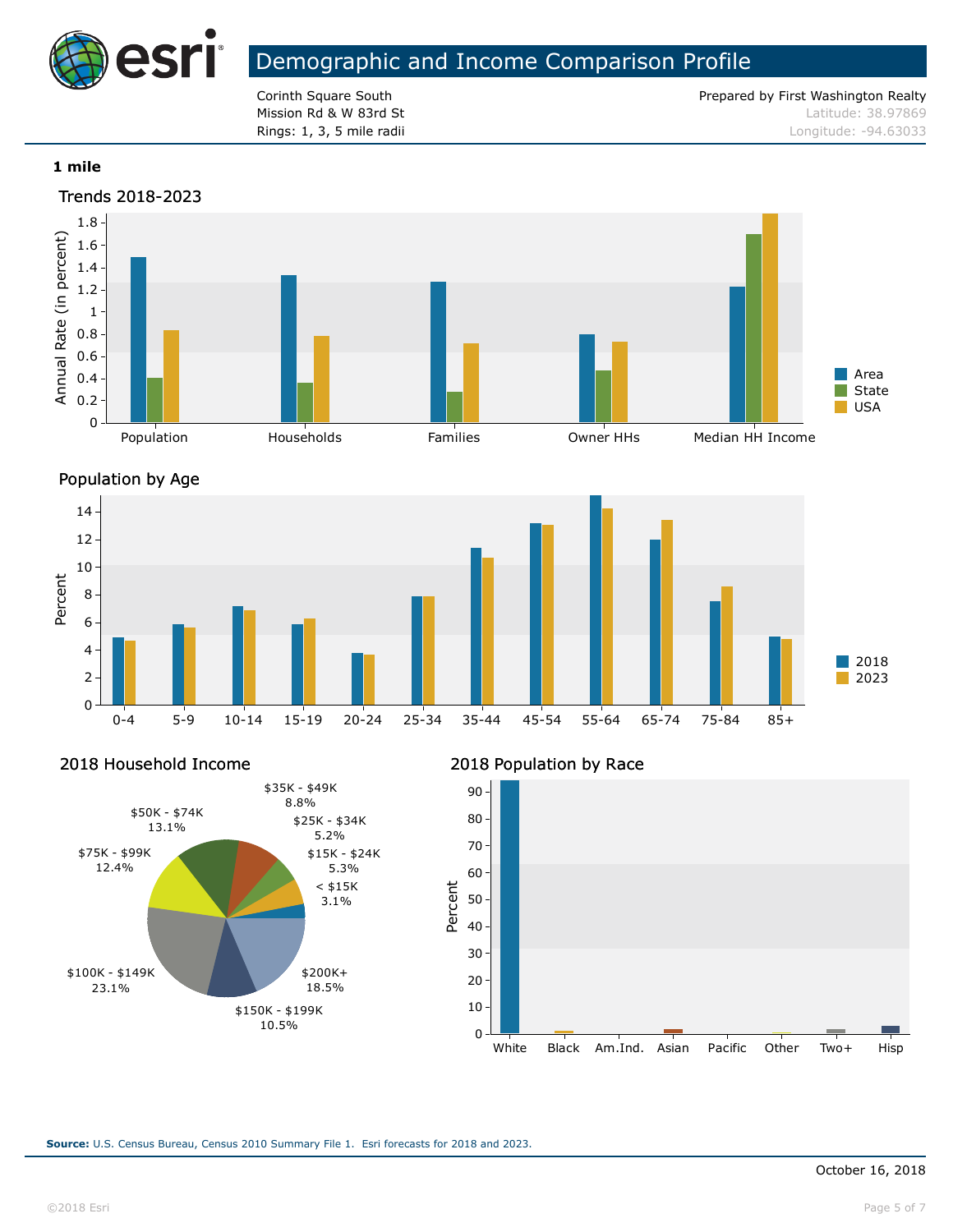

Corinth Square South **Prepared by First Washington Realty** Prepared by First Washington Realty **Mission Rd & W 83rd St Latitude: 38.97869 Rings: 1, 3, 5 mile radii Longitude: -94.63033** Longitude: -94.63033

#### **3 miles**





Percent

2018 Household Income



#### 2018 Population by Race